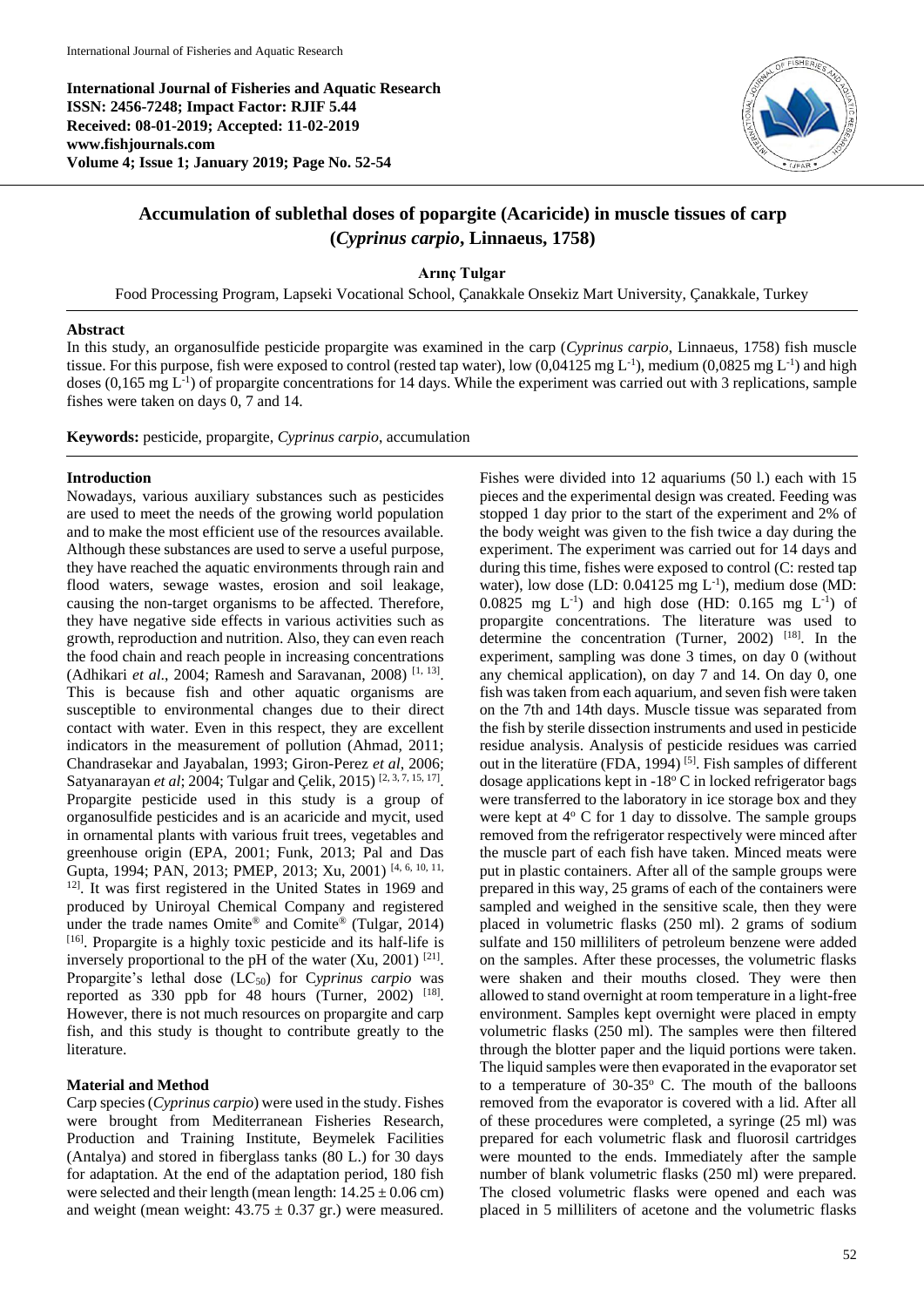were shaken well and then placed in syringes with fluorosyl cartridges. The liquid in the syringe is filtered into newly prepared volumetric flasks and this was repeated for each sample. Then, 3 long flasks were taken and the petroleum benzene and petroleum ether solutions were prepared to be 94/6, 85/15 and 50/50 respectively. 5 ml. were drawn with the help of different pipettes from these flasks and they were filtered into 250 ml. volumetric flasks which were containing acetone. Finally, the liquid in the volumetric flasks were evaporated in the evaporator set at  $30-35^{\circ}$  C, respectively. Immediately after, 5 ml. of acetone was added to the volumetric flasks. On the other hand, two vial tubes were prepared for each sample and 800 µl A1 mobile phase was added to them. Then, 200 µl of each specimen was added to these vial tubes and complete to 1000 µl. The covers of the vials were closed and this was repeated for each sample. The vials were read in liquid chromatography / mass-mass spectrometer.

Two-way variance analysis (ANOVA) was applied to compare the effects of dose groups and experiment times. Statistical analysis calculated according to SPSS 17 package programme. Differences between the groups determined as p<0.05 (Logan, 2010)<sup>[9]</sup>.

## **Results and Discussion**

In the study, it was determined that the accumulation of propargite in fish tissue changed according to time and concentrations and increased propargite accumulation (p<0.05) with increasing dose (Figure 1).

In one study, the eel species (*Anguilla anguilla*) were exposed to a sublethal dose of 0.04 ppm of fenitrothion. At the end of the study, it was observed that the fenitrothion accumulations in the muscle tissue reached 1.113, 0.870, 1.480, 1.937, 2.538 and 2.523 µgg-1 respectively after 2, 8, 24, 48, 56 and 72 hours. In this study, the increase in pesticide accumulation with dose increase is similar to our study (Sancho *et al*., 1998). In another study, it has been reported that increased accumulation of pesticides in the mosquito fish (*Gambusia affinis*) tissues exposed to  $0.25 \mu gL^{-1}$  dose of endosulfan sulphate for 1, 2, 3, 4 and 5 weeks has increased in time (Hoang *et al*., 2011) [8]. The findings of the study are similar to the results of our study. In another study, it has been reported that in fish (*Cyprinus carpio*) exposed to sublethal doses of chlorpyrifos 1.16, 11.6 and 116  $\mu$ gL<sup>-1</sup> for 40 days, pesticide deposits in spleen and in primary kidney were found to be 0.35, 1.59, 3.38 mg and 0.53, 1.31 and 1.91 mg  $kg^{-1}$ , respectively (Wang *et al*., 2013) [19] . Pesticide accumulations in different tissues were found to increase with dose increase in a similar way as in our study. It was reported that the accumulation rates of pesticides in fish tissue are closely related to the environment, length, weight, age, and fat content of the fish and it may also be related to pollutants (Wang  $et$   $al$ , 2012)<sup>[19]</sup>. According to this study, it is considered that it is a normal result that pesticide residue accumulations in fish tissue obtained in this study and similar studies are quite different amounts.



**Fig 1:** Propargite values of carp (*C. Carpio*) tissues exposed to various propargite concentrations (C: 0, LD: 0.04125 mg L<sup>-1</sup>, MD:  $0.0825$  mg L<sup>-1</sup>, HD:  $0.165$  MG L<sup>-1</sup>). Variations between the

average concentrations were shown with different small letters in the same parameter and time is important  $(p<0.05)$ .

### **References**

- 1. Adhikari S, Sarkar B, Chatterjee A, Mahapatra CT, Ayyappan S. Effects of cypermethrin and carbofuran on certain hematological parameters and prediction of their recovery in a freshwater teleost, Labeo rohita (Hamilton). Ecotoxicology and Environmental Safety. 2004; 58:220-226. doi: 10.1016/s0147-6513(03)00229 x
- 2. Ahmad Z. Acute toxicity and hematological change in common Carp (*Cyprinus carpio*) caused by diazinon exposure. African Journal of Biotechnology. 2011; 10(63):13852-13859. doi: 10.5897/ajb11.1247
- 3. Chandrasekar S, Jayabalan N. Hematological responses of the common Carp, *Cyprinus carpio* L. exposed to the pesticide endosulfan. Asian Fisheries Science. 1993; 6:331-340.
- 4. EPA. Reregistration Eligibility Decision (RED) for Propargite. Alıntılanma Adresi, 2001, hhtp:// www. epa.gov/oppsrrd1/REDs/propargite\_red.pdf. (09.10.2015).
- 5. FDA. Pesticide Analytical Manual. Vol 1. 3 rd. Edition, Foods and Feeds, Extraction and Cleanup, Section. 211. 13f. Retrieved, 1994, 2015, from http:// vm.efsan.fda.gov/-frf/pami1.html.
- 6. Funk S. Propargite. Alıntılanma Adresi, 2013, http:// www.fao.org/fileadmin/templates/agphome/documents( Pests\_Pesticides/JMPR/Evaluation02(propargite evaljj.p df (23.09.2014).
- 7. Giron-Perez MI, Barcelos-Garcia R, Vidal-Charez ZG, Romero-Banuelos CA. of chlorpyrifos on the hematology and phagocytic activity of Nile tilapia cells (*Oreochromis niloticus*). Toxicology Mechanisms and Methods. 2006; 16:495-499. doi: 10.1080/ 15376 510600751988
- 8. Hoang TC, Rand GM, Gardinali PR, Castro J. Bioconcentration and depuration of endosulfan sulfate in mosquito fish (*Gambusia affinis*). Chemosphere. 2011;